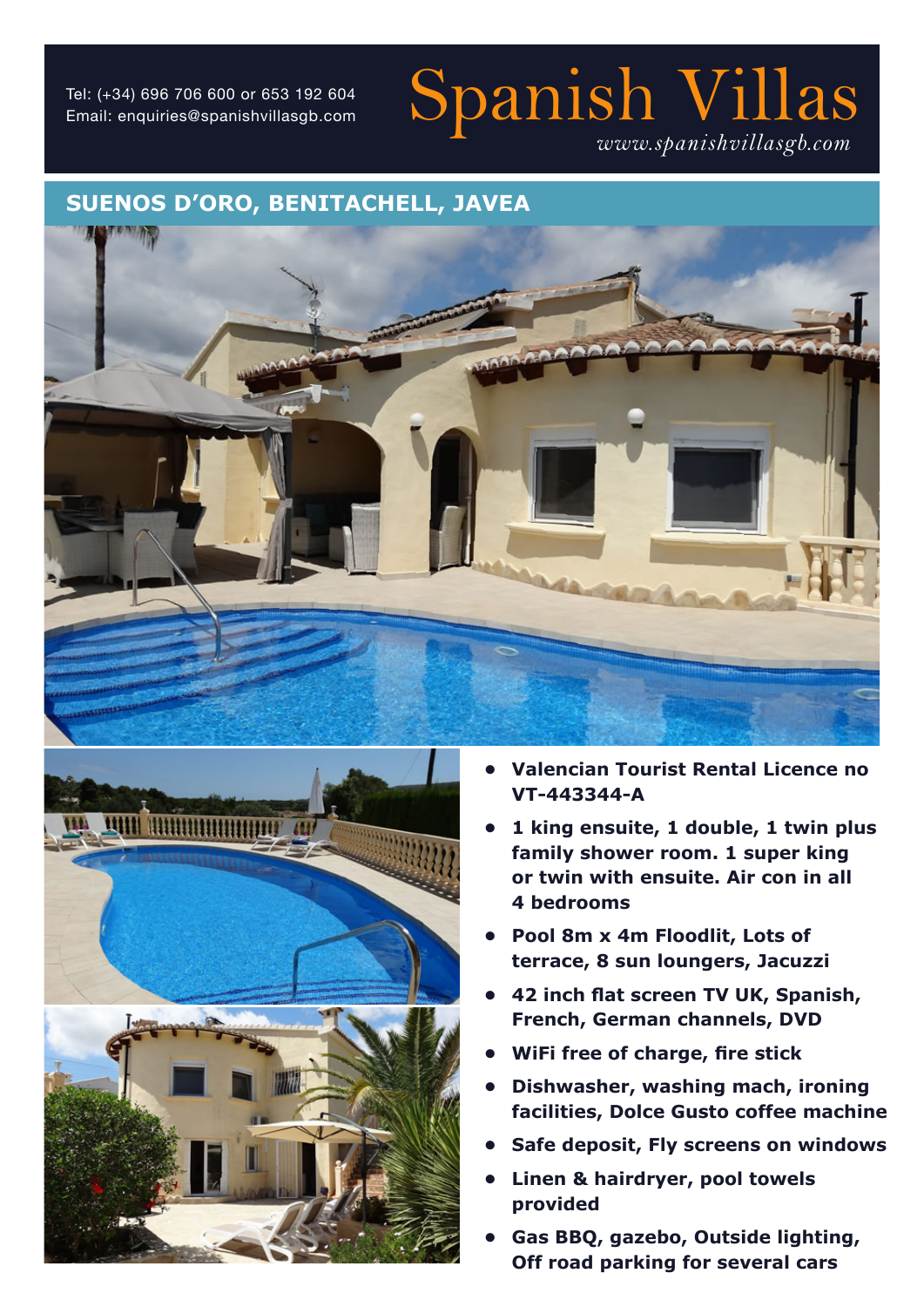Email: enquiries@spanishvillasgb.com

## Spanish Villas Tel: (+34) 696 706 600 or 653 192 604 *www.spanishvillasgb.com*

### **SUENOS D'ORO, BENITACHELL, JAVEA**











This beautiful 4 bedroom, 3 bathroom villa is located in Les Fonts just a short 10 minutes drive from the cosmopolitan resort of Javea, with its beautiful beaches and stunning bays along the coast line. Its many wonderful restaurants, bars and designer shops.

The villa sits in large private gardens with all day sunshine. The garden is fully enclosed and large automatic gate with a driveway for several cars.

The villa is situated on 2 levels the upper level with a very inviting private swimming pool, surrounded by terraces. There is lighting for the evening and the pool light can be lit too so you can enjoy al fresco dining overlooking your own private pool.

There is an outside shower, BBQ area with new gas BBQ for 2021 and naya (covered terrace). New sun loungers have been provided along with a new gas BBQ. There is stunning outside dining for you to enjoy under the cover of a large gazebo to keep you cool while dining al fresco style.

Under the naya you will find matching outside sofa area, a great place to relax out of the sunshine.

On entering the villa though patio doors from the naya, you are greeted by a stylish and light living dining room, with beam ceilings and ceiling fan.Comfortable seating, large flat screen TV with amazon fire stick to allow different languages to suit our guests , along with the all important wifi.

Off the living room is a modern and well equipped kitchen with built in oven, microwave, hob and extractor, fridge freezer and all important dishwasher. The kitchen is well equipped with glasses, crockery and cutlery, including acrylic wear for around the pool and even a cool box if you take a trip to the beach.

From the kitchen you can take the rear door down steps to a further terrace area with more sun loungers, outside sofa and table and chairs. Here you will also find a 3-4 man jacuzzi under a wooden gazebo. This area is in full sun and is surrounded by greenery and very private.